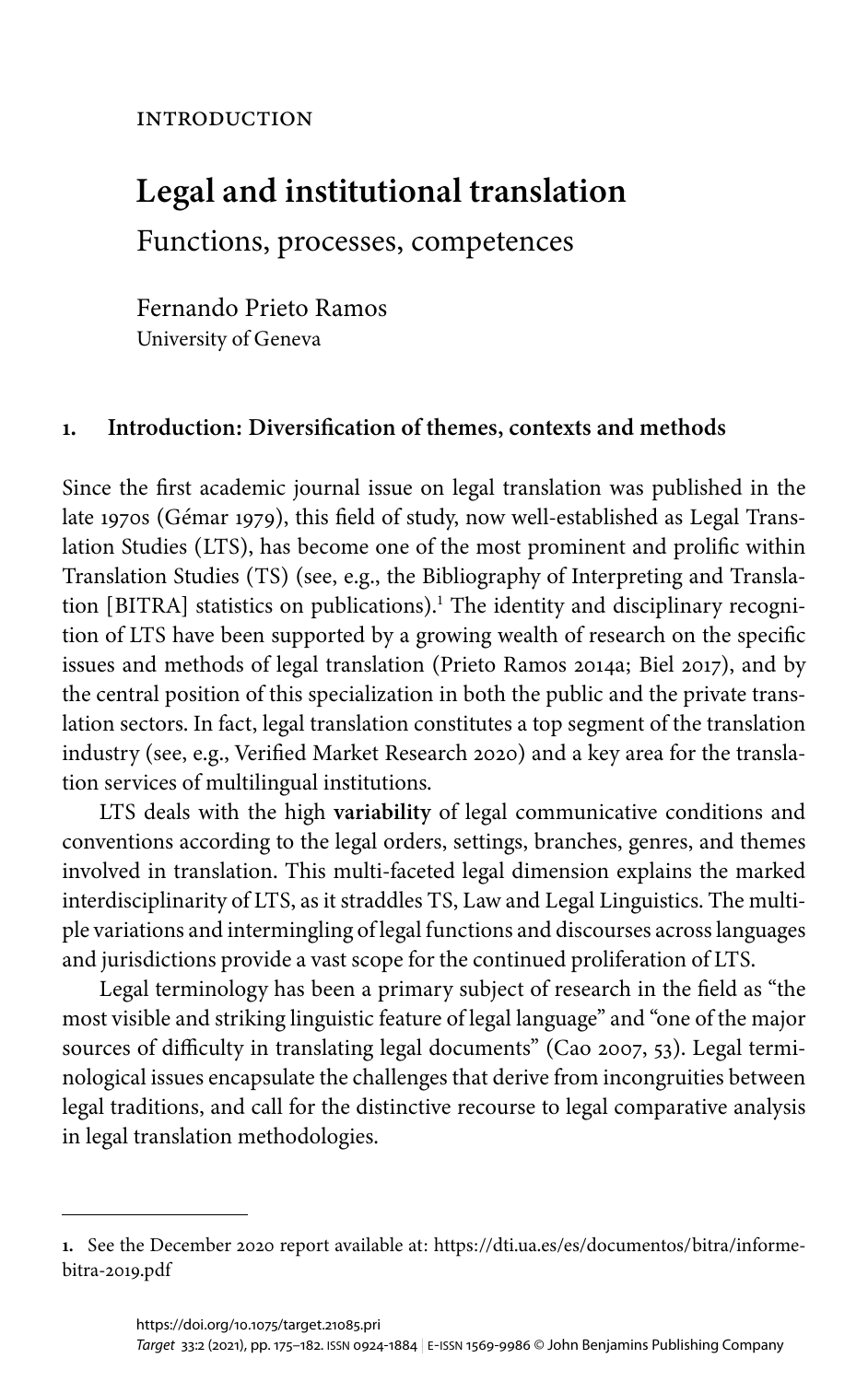Beyond this persistent focus on terminology and legal asymmetries, the recent consolidation and expansion of LTS have also stimulated further diversification of **themes and approaches**, including more attention to legal translator competence and training, legal translation processes, quality assurance, and sociological and ethical aspects of the profession. The current special issue, *Target*'s first ever devoted to legal and institutional translation, examines some of these under-researched topics.

The special issue also aims to capitalize on two additional trends. The first is the prominence of **institutional settings** in LTS, as reflected in the commonly used binomial denomination "legal and institutional translation." The search for quality and recognition of institutional practices of legal translation was a critical springboard for both the professionalization and theorization of legal translation. It is no coincidence that studies on legal co-drafting and translation in Canadian and Swiss regional and federal institutions opened new avenues in the field (see, e.g., [Gémar 2013;](#page-6-4) [Dullion et](#page-6-5) al. 2019).

At the international level, the translation of legal instruments at supranational and multilateral institutions, already central in early seminal works such as Susan Šarčević's *New Approach to Legal Translation* ([1997](#page-6-6)), has gained momentum with the expansion of such institutions, particularly in the European Union, and with the improved access to their text repositories and other online resources. The role of institutional translation services in making international and supranational law accessible and reliable in multiple languages entails significant responsibilities and challenges, as well as a potential impact on national legal provisions and discourses.

In local jurisdictions, court proceedings have also emerged as institutional settings of primary interest for the examination of translation and interpreting practices, especially in light of the implications for individual citizens' rights. This interest has been supported by Directive 2010/64/EU on the right to interpretation and translation in criminal proceedings, a policy landmark in the field (see, e.g., [Ortega Herráez, Giambruno, and Hertog 2013\)](#page-6-7). The distinctive legal communicative role shared by legal translation and legal interpreting, and more specifically court translation and court interpreting, explains their cross-disciplinary association in translation studies on judicial settings, such as the TIPp project ("Traducción e interpretación en los procesos penales") <sup>2</sup> on translation and interpreting in criminal proceedings.

**<sup>2.</sup>** "La calidad de la traducción como factor de garantía del proceso penal: desarrollo de recursos al servicio de los intérpretes judiciales de rumano, árabe, chino, francés e inglés [The quality of translation as an element to safeguard procedural guarantees in criminal proceedings: development of resources to help court interpreters of Spanish into Romanian, Arabic, Chinese, French, and English]": <https://pagines.uab.cat/tipp/>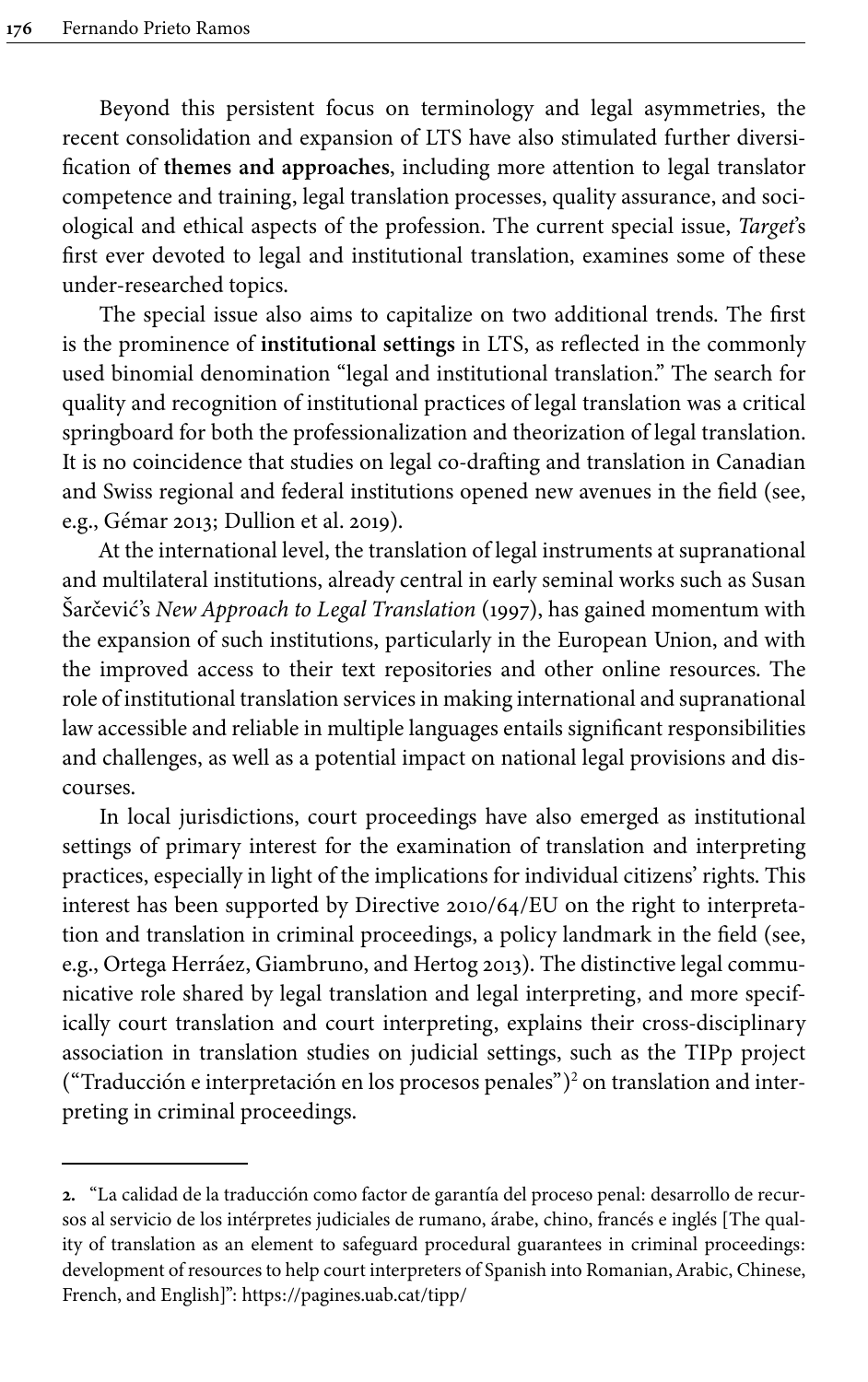Finally, the special issue also attests to the growing **methodological diversity and rigour** found in scholarly work on the above themes and contexts. This goes hand in hand with the increased maturity and empiricism of TS more generally [\(Snell-Hornby](#page-6-8) 2006, 114). Apart from the prevailing use of corpus analysis for the scrutiny of discourse features and translation issues, other methods and datadriven approaches have gradually enriched LTS insights into participants and processes, including interviews, observations, surveys, focus groups, and thinkaloud protocols.

#### **2. Legal translation and revision processes and competences**

The first part of the special issue focuses on legal translation processes and competences, with a particular emphasis on legal thematic subcompetence and revision practices. The opening article, by **Cornelia Griebel**, reports on a rare cognitive study of the differences between lawyers and translators in dealing with legal translation. The study compares the legal meta-comments made on four French legal texts during the first reading phase by two groups of German speakers: a group of legal translators and legal translation students, and a group of lawyers and law students with no previous training in legal translation. Lawyers made more varied meta-comments and generally elaborated more on the reallife contexts of text contents. By contrast, translators seemed to adopt a more linear approach in their reception of the same contents, and activated translationoriented transfer processes from the outset. As the author points out, while the broader contextualization approach of the first group would be expected as a vital step for any successful legal translation, the connection between this phase and the overall translation performance would require further analysis of the participants' subcompetences and the quality of their translations (along these lines, see, e.g., [Orlando 2017\)](#page-6-9).

In the second article, **Tomáš Duběda** also elaborates on the relevance of legal thematic subcompetence in his analysis of another under-researched topic: legal translation by non-native translators (a practice that is not infrequent in many countries), and the subsequent role of native target language revisers in improving translation quality. For this purpose, the translations of twenty Czech translators into French (including advanced trainees and professional translators) were first revised by two native French revisers without legal expertise, and then by two native revisers specializing in legal translation. Among other aspects, the empirical study reveals that non-expert and expert revisers agreed on a significant proportion of errors, but the second group detected more issues related to legal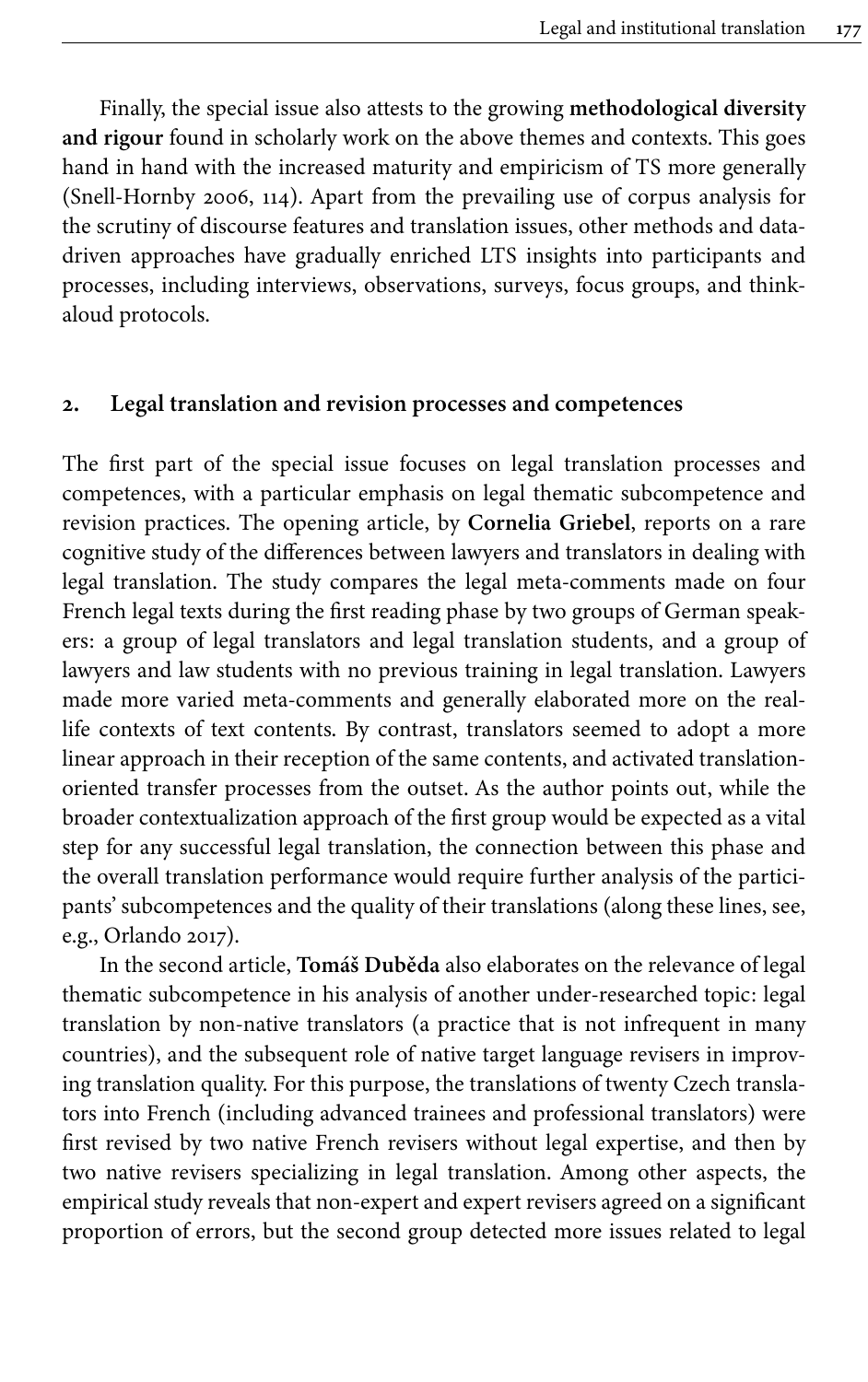meaning, particularly in instances of under-revision by the first group. Target language revision proved very beneficial in all cases.

In the next contribution, **Silvia Parra Galiano** delves into revision needs in a wider range of legal translation scenarios by building on holistic approaches to quality assurance in the field. Based on the assumption that specialist knowledge and legal translation competence entail lower risks for quality, she explores the revision priorities or foci (including content, functional, and linguistic revision) that can be associated with various translator profiles in six prototypical scenarios. She accordingly proposes a hierarchy of translators' and revisers' competences aimed at averting quality deficiencies. The scenarios range from the ideal situation in which both the translator and the reviser are 'jurilinguist translators', to a much riskier one in which the translation is conducted by a linguist with no expertise in translation or law, and thus calls for revision by a legal translation expert. This comprehensive proposal is particularly relevant from a project management perspective.

## **3. Functions and implications of institutional legal translation**

The second part of the special issue encompasses two pairs of highly complementary studies that connect contextual, procedural and sociological aspects of legal translation in institutional settings. The article by this **guest editor with Diego Guzmán** presents the results of a three-year mapping of all multilingual text production in the four main institutions of the EU (the European Commission, the Council of the EU, the European Parliament and the Court of Justice of the EU) and two representative intergovernmental organizations: the United Nations (and its International Court of Justice) and the World Trade Organization. All texts and their genres were categorized according to their primary and secondary (i.e., preparatory, instrumental or derived) functions of law- and policy-making, compliance monitoring and adjudication, as well as other administrative functions. The findings provide sorely-needed empirical data to better understand the nature and variations of translation in international organizations, and the crucial role of legal translation in particular. This corpus-driven study, which is part of the largest-scale research project ever funded in TS in Europe, thus also corroborates the relevance of applying the interdisciplinary paradigms of LTS to the analysis of translation practices in the contexts under examination.

These translation practices are generally characterized by normativity and standardization (see, e.g., [Koskinen 2000](#page-6-10); [Prieto Ramos 2014b](#page-6-11); [Šarčević 2018\)](#page-6-12), as high precision, interlinguistic concordance and intertextual consistency are translation priorities in ensuring the reliability of international and supranational law.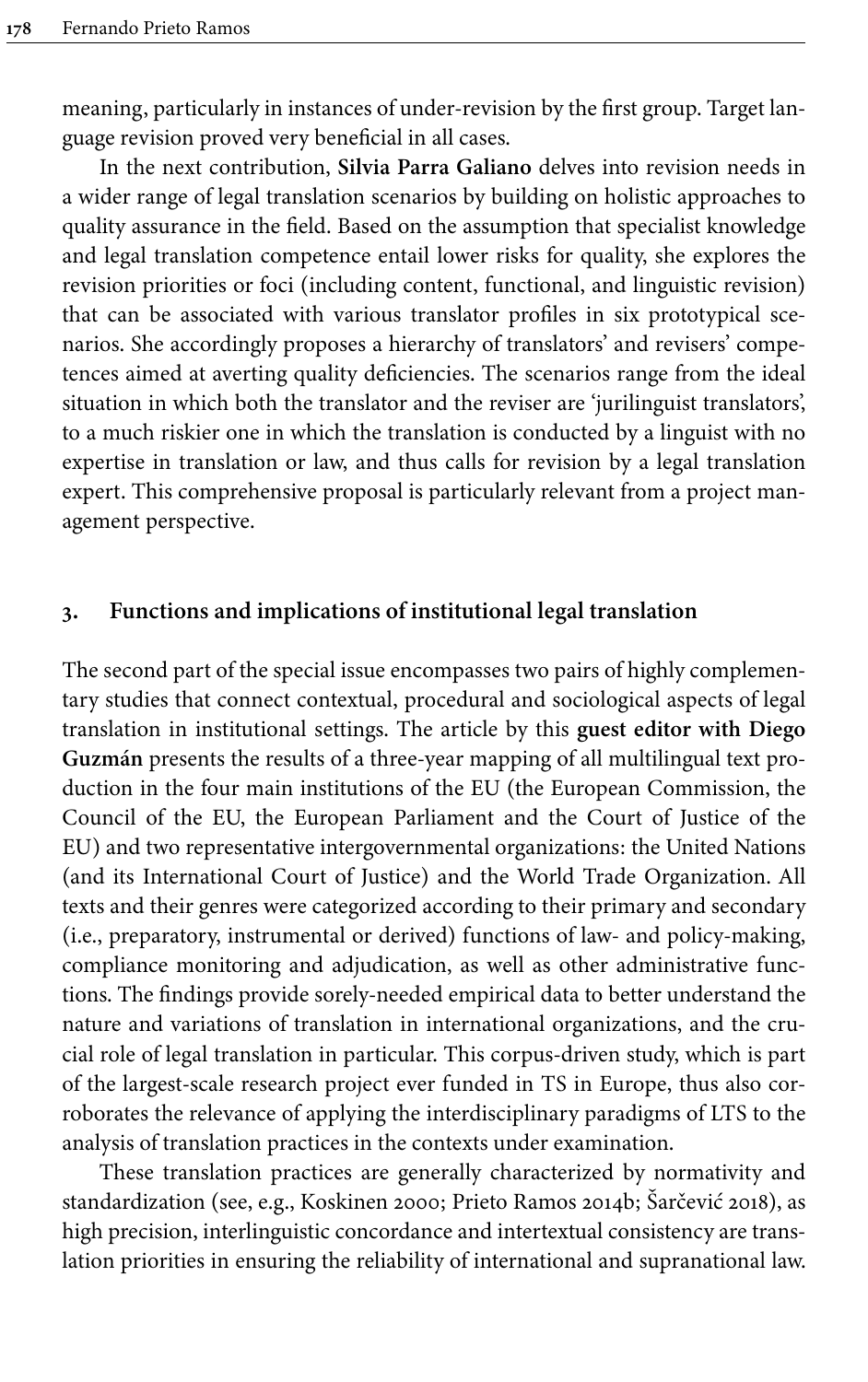Overall, "a high degree of normative subordination is expected of legal translators" in these settings [\(Šarčević 2018,](#page-6-12) 9). In her paper, **Esther Monzó Nebot** examines the ways in which a group of seventeen legal translators embrace or challenge the expected normative behaviour in an international organization, and how their subservient or subversive habitus (in line with [Simeoni 1998](#page-6-13)) relates to their social practices, professional perceptions, and career decisions. The case study uses indepth interviews to shed light on instances of comformity and dissent with the institutional norms. Episodes of competing *doxas* (e.g., with regard to translation decisions and workflow issues) are discussed in light of socialization indicators, with particular attention to cases of field desertion. The nuance elicited through this unique investigation critically enriches our understanding of how inhouse translators cope with constraining conventions and structures in institutional contexts, and how these strategies permeate their professional identity and interactions.

The last two articles bring us to national settings of legal communication. Both highlight the responsibilities of legal translators and interpreters in ensuring the effective protection of procedural rights. In the first one, **Alex Bowen** analyzes two sets of recorded audio translations of the right to silence in two Aboriginal languages (Kriol and Djambarrpuyngu) in police interviews, which are intended for illiterate suspects in the Northern Territory of Australia. To contextualize and underpin his analysis, the author also draws on the applicable legal texts, 'fronttranslations' (English texts used to facilitate the translation process into the Aboriginal languages) and transcripts from police interviews. The study reveals that the audio translations are more explicit and informative than the (vague) legal texts and the oral explanations on the right to silence caution. It is ultimately argued that, considering the communicative complexity of this kind of intermodal and intercultural mediation, Aboriginal translators are better placed than the non-Aboriginal legislator or authorities to get the legal message across to the target audiences.

In the last article, **Biyu (Jade) Du** concentrates on the intricacies of conveying the closing statements of foreign defendants in Chinese criminal trials, and the implications of deficient court interpreting in this context. These quality issues, which are the subject of regular scrutiny in the field (see, e.g., [Jacobsen 2004](#page-6-14); [Berk-Seligson](#page-5-0) 2017; [Biernacka 2019](#page-6-15)), have, however, been insufficiently explored in many court systems, including the Chinese, most often due to accessibility constraints. In this case, the author draws on pragmatic theories and discourse analysis of seven authentic trial recordings to illustrate the challenges of inter-systemic legal incongruity, the nature of inadequate renditions, and their impact on the defendants' legal rights. This evidence is related to gaps in specialized competence and the lack of professional accreditation and guidelines. In the context examined,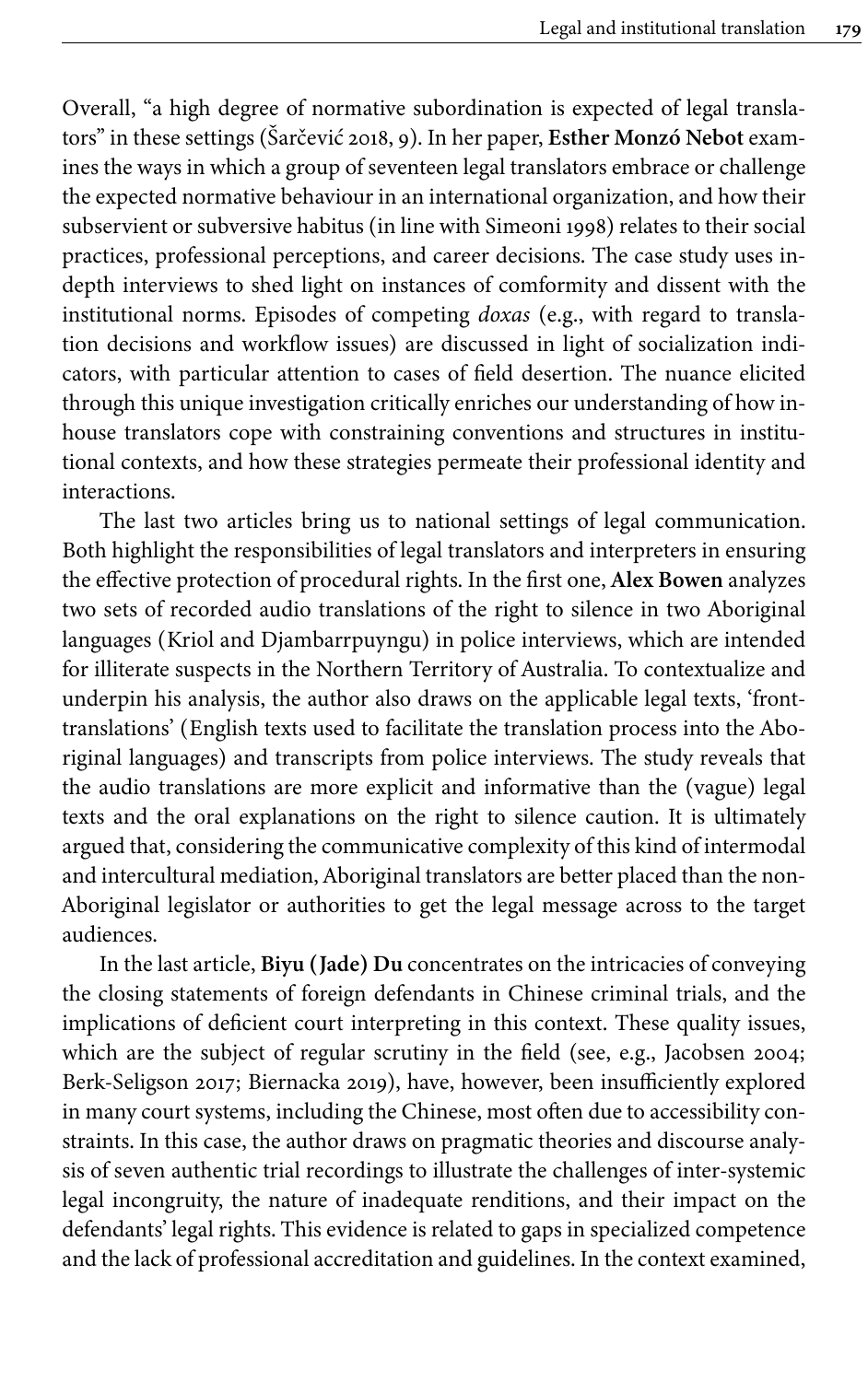these issues seem to be compounded by the use of English as a lingua franca when there are no available interpreters who can speak the defendants' first language.

#### **4. Closing remarks**

This selection of papers, most of them based on research presented at the 2018 Transius Conference on Legal and Institutional Translation, captures some of the latest developments in LTS in terms of thematic and methodological diversity and sophistication. In line with *Target*'s fostering of multi-dimensional approaches, this special issue expands beyond the traditional focus on textual and terminological aspects of legal and institutional translation. It places the translators' expertise centre stage to provide cutting-edge insights into the broader contextual, functional, and social dimensions of their competences and decision-making processes. This may prove especially enlightening, and even empowering, in resituating and advancing legal translation expertise in a landscape of machineaided mutations, not only in the translation industry and TS, but also in the legal professions and further afield.

The special issue is completed with two book reviews contributed by renowned specialists in the field of LTS: **Jan Engberg**'s review of [Simonnæs and](#page-6-16) [Kristiansen \(2019\)](#page-6-16) and **Catherine Way**'s review of Biel et [al. \(2019\)](#page-5-1). These recent volumes have been selected for their comprehensive scope and their complementary nature in showcasing the state of research in LTS. It is hoped that the combination of approaches and evidence outlined in the above papers and reviews will inspire further innovation and refinement in this area of investigation.

#### **Acknowledgements**

I would like to thank all the authors for their excellent contributions, as well as the reviewers for their valuable insights, and *Target*'s editors for their kind cooperation, especially Prof. Haidee Kotze.

#### **References**

- <span id="page-5-0"></span>Berk-Seligson, Susan. 2017. *The Bilingual Courtroom: Court Interpreters in the Judicial Process*. 2nd ed. Chicago: University of Chicago Press.
- <span id="page-5-1"></span>Biel, Łucja, Jan Engberg, M. Rosario Martín Ruano, and Vilelmini Sosoni, eds. 2019. *Research Methods in Legal Translation and Interpreting: Crossing Methodological Boundaries*. London: Routledge. [https://doi.org/10.4324/9781351031226](https://doi.org/10.4324%2F9781351031226)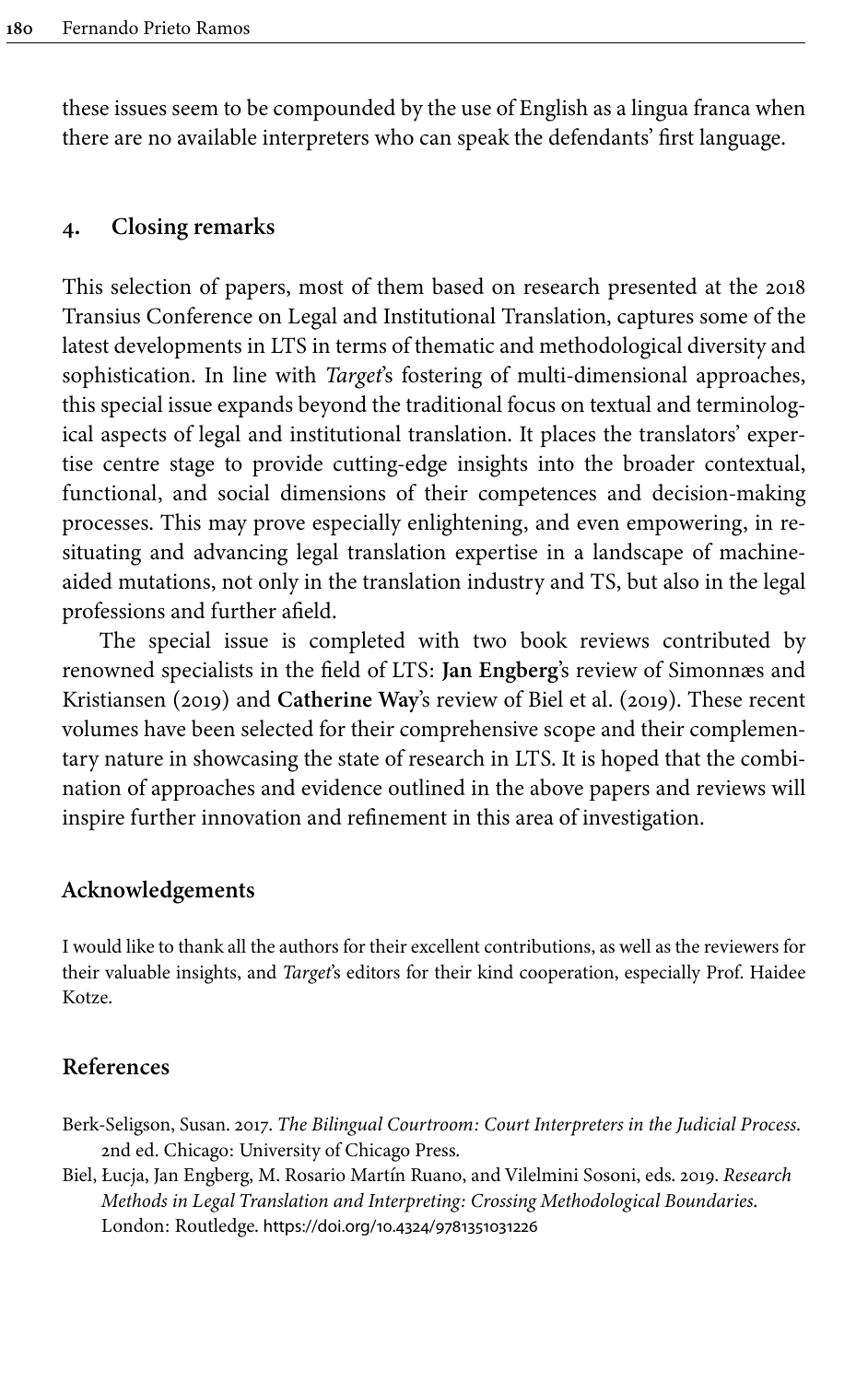- <span id="page-6-2"></span>Biel, Łucja. 2017. "Researching Legal Translation: A Multi-perspective and Mixed-method Framework for Legal Translation." *Revista de Llengua i Dret / Journal of Language and Law* 68: 76–88. [https://doi.org/10.2436/rld.i68.2017.2967](https://doi.org/10.2436%2Frld.i68.2017.2967)
- <span id="page-6-15"></span>Biernacka, Agnieszka. 2019. *Interpreter-Mediated Interactions of the Courtroom: A Naturally Occurring Data Based Study*. Berlin: Peter Lang. [https://doi.org/10.3726/978](https://doi.org/10.3726%2F978-3-653-06834-4)‑3‑653‑06834‑4
- <span id="page-6-3"></span>Cao, Deborah. 2007. *Translating Law*. Clevedon: Multilingual Matters. [https://doi.org/10.21832/9781853599552](https://doi.org/10.21832%2F9781853599552)
- <span id="page-6-5"></span>Dullion, Valérie, Alexandre Guigue, Fabrizio Megale, Denise Merkle, Reine Meylaerts, and Fernando Prieto Ramos. 2019. "Textes juridiques." In *Histoire des traductions en langue française. XXe siècle* [The history of translations into French: 20th century], edited by Bernard Banoun, Isabelle Poulin, and Yves Chevrel, 1485–1528. Lagrasse: Verdier.
- <span id="page-6-0"></span>Gémar, Jean-Claude, Ed. 1979. *La traduction juridique* [Legal translation]. Special issue of *Meta* 24 (1). <https://www.erudit.org/fr/revues/meta/1979-v24-n1-meta283/>
- <span id="page-6-4"></span>Gémar, Jean-Claude. 2013. "Translating vs Co-drafting Law in Multilingual Countries: Beyond the Canadian Odyssey." In *Legal Translation in Context: Professional Issues and Prospects*, edited by Anabel Borja Albi and Fernando Prieto Ramos, 155–179. Bern: Peter Lang. [https://doi.org/10.3726/978](https://doi.org/10.3726%2F978-3-0353-0433-6)‑3‑0353‑0433‑6
- <span id="page-6-14"></span>Jacobsen, Bente. 2004. "Pragmatic Meaning in Court Interpreting: An Empirical Study of Additions in Consecutively Interpreted Question-Answer Dialogues." *Hermes: Journal of Linguistics* 32: 237–249. [https://doi.org/10.7146/hjlcb.v17i32.25772](https://doi.org/10.7146%2Fhjlcb.v17i32.25772)
- <span id="page-6-10"></span>Koskinen, Kaisa. 2000. "Institutional Illusions: Translating in the EU Commission." *The Translator* 6 (1): 49–65. [https://doi.org/10.1080/13556509.2000.10799055](https://doi.org/10.1080%2F13556509.2000.10799055)
- <span id="page-6-9"></span>Orlando, Daniele. 2017. "Calling Translation to the Bar: A Comparative Analysis of the Translation Errors Made by Translators and Lawyers." *Translation and Translanguaging in Multilingual Contexts* 3 (1): 81–96. [https://doi.org/10.1075/ttmc.3.1.06orl](https://doi.org/10.1075%2Fttmc.3.1.06orl)
- <span id="page-6-7"></span>Ortega Herráez, Juan Miguel, Cynthia Giambruno, and Erik Hertog. 2013. "Translating for Domestic Courts in Multicultural Regions: Issues and New Developments in Europe and the United States of America." In *Legal Translation in Context: Professional Issues and Prospects*, edited by Anabel Borja Albi and Fernando Prieto Ramos, 89–121. Bern: Peter Lang. [https://doi.org/10.3726/978](https://doi.org/10.3726%2F978-3-0353-0433-6)‑3‑0353‑0433‑6
- <span id="page-6-1"></span>Prieto Ramos, Fernando. 2014a. "Legal Translation Studies as Interdiscipline: Scope and Evolution." *Meta* 59(2): 260–277. [https://doi.org/10.7202/1027475ar](https://doi.org/10.7202%2F1027475ar)
- <span id="page-6-11"></span>Prieto Ramos, Fernando. 2014b. "International and Supranational Law in Translation: From Multilingual Lawmaking to Adjudication." *The Translator* 20 (3): 313–331. [https://doi.org/10.1080/13556509.2014.904080](https://doi.org/10.1080%2F13556509.2014.904080)

<span id="page-6-6"></span>Šarčević, Susan. 1997. *New Approach to Legal Translation*. The Hague: Kluwer Law International.

- <span id="page-6-12"></span>Šarčević, Susan. 2018. "Challenges to Legal Translators in Institutional Settings." In *Institutional Translation for International Governance: Enhancing Quality in Multilingual Legal Communication*, edited by Fernando Prieto Ramos, 9–24. London: Bloomsbury.
- <span id="page-6-13"></span>Simeoni, Daniel. 1998. "The Pivotal Status of the Translator's Habitus." *Target* 10 (1): 1–39. [https://doi.org/10.1075/target.10.1.02sim](https://doi.org/10.1075%2Ftarget.10.1.02sim)
- <span id="page-6-16"></span>Simonnæs, Ingrid, and Marita Kristiansen, eds. 2019. *Legal Translation: Current Issues and Challenges in Research, Methods and Applications*. Berlin: Frank & Timme.
- <span id="page-6-8"></span>Snell-Hornby, Mary. 2006. *The Turns of Translation Studies: New Paradigms or Shifting Viewpoints?* Amsterdam: John Benjamins. [https://doi.org/10.1075/btl.66](https://doi.org/10.1075%2Fbtl.66)